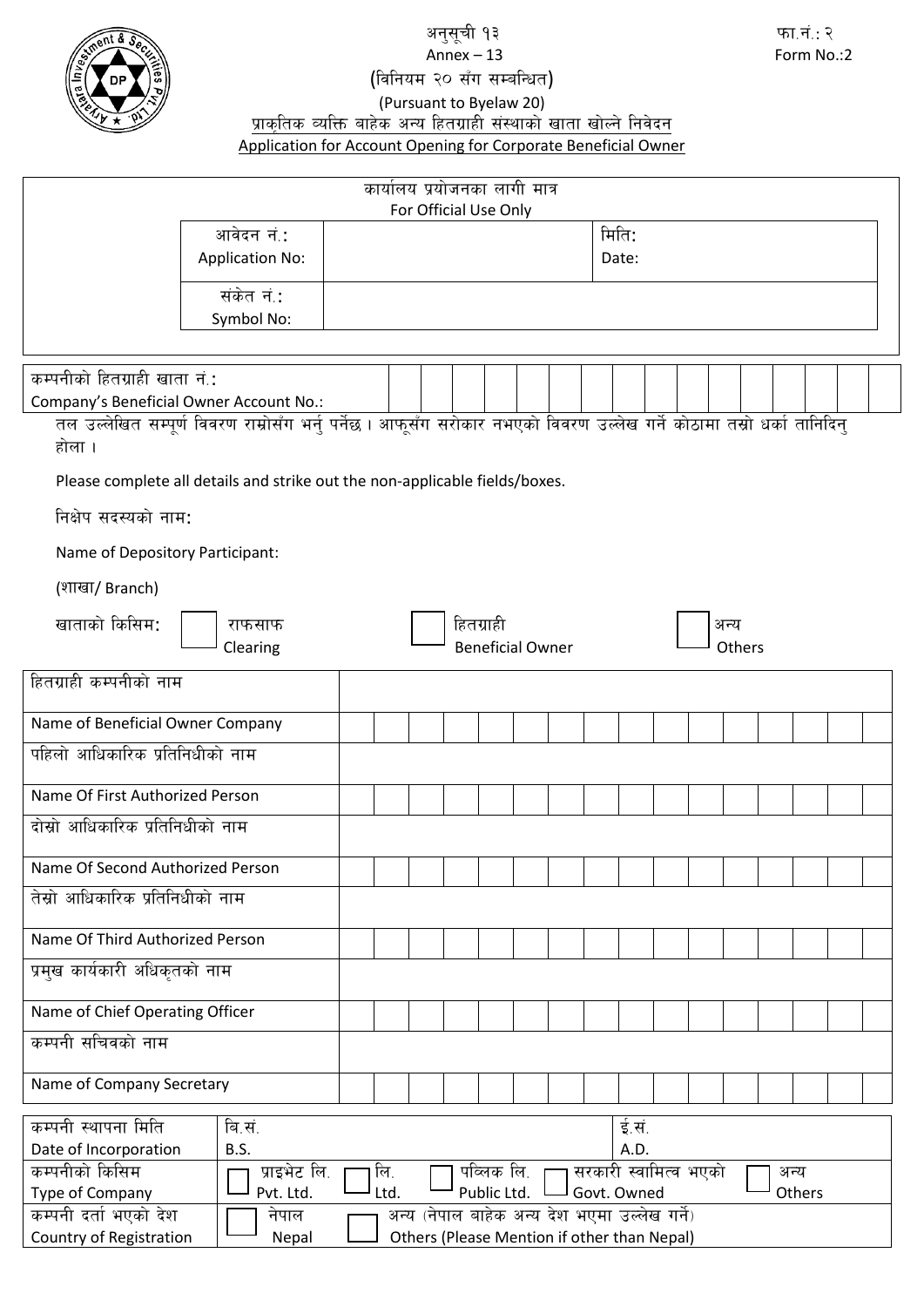### कम्पनीको थप विवरण

@  $\vec{r}$ 

|                         | कम्पनाका थप ाववरण                                               |                                                           |             |          |                                     |               |                                 |            |  |                       |
|-------------------------|-----------------------------------------------------------------|-----------------------------------------------------------|-------------|----------|-------------------------------------|---------------|---------------------------------|------------|--|-----------------------|
| दर्ता गर्ने कार्यालय    |                                                                 |                                                           |             |          |                                     |               |                                 |            |  |                       |
| Registration office     |                                                                 |                                                           |             |          |                                     |               |                                 |            |  |                       |
| दर्तानं.                |                                                                 |                                                           |             |          |                                     |               | दर्ता मिति                      |            |  |                       |
| Registration No.        |                                                                 |                                                           |             |          |                                     |               | Registration Date               |            |  |                       |
| स्थायी लेखा नं.         |                                                                 |                                                           |             |          |                                     |               |                                 |            |  |                       |
| PAN No.                 |                                                                 |                                                           |             |          |                                     |               |                                 |            |  |                       |
|                         |                                                                 |                                                           |             |          |                                     |               |                                 |            |  |                       |
|                         | मुल्य अभिवृद्धि कर दर्ता नं.<br>VAT Registration No.            |                                                           |             |          |                                     |               |                                 |            |  |                       |
|                         |                                                                 | सहायक कम्पनी भएमा मुख्य कम्पनीको नाम र                    |             |          |                                     |               |                                 |            |  |                       |
| ठेगाना                  |                                                                 |                                                           |             |          |                                     |               |                                 |            |  |                       |
|                         |                                                                 | Name and Address of main Company in case                  |             |          |                                     |               |                                 |            |  |                       |
|                         | of Subsidiary Company                                           |                                                           |             |          |                                     |               |                                 |            |  |                       |
|                         | कम्पनीको कारोवारको किसिम                                        |                                                           |             |          |                                     | कार्य क्षेत्र |                                 |            |  |                       |
|                         | Type of business of the Company                                 |                                                           |             |          |                                     |               | Area of Work                    |            |  |                       |
|                         | धितोपत्र बोर्डको दर्ता नं.                                      |                                                           |             |          |                                     |               | धितोपत्र बोर्डमा दर्ता मिति     |            |  |                       |
|                         | SEBON Registration No.                                          |                                                           |             |          |                                     |               | <b>SEBON Registration Date</b>  |            |  |                       |
|                         | नेपाल राष्ट्र बैंकको दर्ता नं.                                  |                                                           |             |          |                                     |               | नेपाल राष्ट्र बैंकको दर्ता मिति |            |  |                       |
|                         |                                                                 |                                                           |             |          |                                     |               |                                 |            |  |                       |
|                         | NRB Registration No.                                            |                                                           |             |          |                                     |               | <b>NRB Approval Date</b>        |            |  |                       |
|                         |                                                                 |                                                           |             |          | कम्पनीको हालको ठेगाना               |               |                                 |            |  |                       |
|                         |                                                                 |                                                           |             |          | <b>Current Address of Company</b>   |               |                                 |            |  |                       |
| देश                     |                                                                 |                                                           |             |          |                                     |               |                                 |            |  |                       |
| Country                 |                                                                 |                                                           |             |          |                                     |               |                                 |            |  |                       |
| प्रदेश                  |                                                                 |                                                           | जिल्ला      |          |                                     |               | गा.पा. $/$ न.पा. $/$ म.न.पा.    |            |  |                       |
| Province                |                                                                 |                                                           | District    |          |                                     |               | RM/Municipality/Metropolitan    |            |  |                       |
| टोल                     |                                                                 |                                                           | वडा नं.     |          |                                     |               | ब्लक नं.                        |            |  |                       |
| Tole                    |                                                                 |                                                           |             |          |                                     |               |                                 |            |  |                       |
| टेलिफोन नं.             |                                                                 |                                                           |             | Ward No. |                                     |               | Block No.                       |            |  |                       |
|                         |                                                                 |                                                           | फुयाक्स नं. |          |                                     |               | इमेल                            |            |  |                       |
| Telephone No.           |                                                                 |                                                           | Fax         |          |                                     |               | Email                           |            |  |                       |
|                         |                                                                 |                                                           |             |          | कम्पनीको दर्ता हुदाँको ठेगाना       |               |                                 |            |  |                       |
|                         |                                                                 |                                                           |             |          | <b>Company's Registered Address</b> |               |                                 |            |  |                       |
| देश                     |                                                                 |                                                           |             |          |                                     |               |                                 |            |  |                       |
| Country                 |                                                                 |                                                           |             |          |                                     |               |                                 |            |  |                       |
| प्रदेश                  |                                                                 |                                                           | जिल्ला      |          |                                     |               | गा.पा. / न.पा. / म.न.पा.        |            |  |                       |
| Province                |                                                                 |                                                           | District    |          |                                     |               | RM/Municipality/Metropolitan    |            |  |                       |
| टोल                     |                                                                 |                                                           | वडा नं.     |          |                                     |               | ब्लक नं.                        |            |  |                       |
| Tole                    |                                                                 |                                                           | Ward No.    |          |                                     |               | Block No.                       |            |  |                       |
| टेलिफोन नं.             |                                                                 |                                                           | फुयाक्स नं. |          |                                     |               | इमेल                            |            |  |                       |
| Telephone               |                                                                 |                                                           | Fax         |          |                                     |               | Email                           |            |  |                       |
| नजिको ल्यान्डमार्क      |                                                                 |                                                           |             |          |                                     | वेवसाइट       |                                 |            |  |                       |
| <b>Nearest Landmark</b> |                                                                 |                                                           |             |          |                                     |               | Website                         |            |  |                       |
|                         | राफसाफ सदस्यको विवरण                                            |                                                           |             |          |                                     |               |                                 |            |  |                       |
|                         | <b>Details of Clearing Member</b>                               |                                                           |             |          |                                     |               |                                 |            |  |                       |
| धितोपत्र बजारको नाम     |                                                                 |                                                           |             |          |                                     |               |                                 |            |  |                       |
| धितोपत्र दलाल नं.       |                                                                 |                                                           |             |          |                                     |               |                                 |            |  |                       |
|                         | शाखा/कार्यालय संख्या र मुख्य मुख्य शाखा/कार्यालयहरु रहेको स्थान |                                                           |             |          |                                     |               |                                 |            |  |                       |
|                         |                                                                 | Branch/Number of Office and Main Branches/Office Location |             |          |                                     |               |                                 |            |  |                       |
| क.सं.                   | क्षेत्र                                                         | मुख्य शाखा⁄कार्यालय                                       |             | ठेगाना   |                                     |               | टेलिफोन नं.                     | मोबाइल नं. |  | सम्पर्क व्यक्ति       |
| S.N.                    | Area                                                            | Main Branch/Office                                        |             | Address  |                                     |               | Telephone No.                   | Mobile No. |  | <b>Contact Person</b> |
|                         |                                                                 |                                                           |             |          |                                     |               |                                 |            |  |                       |
| ٩                       |                                                                 |                                                           |             |          |                                     |               |                                 |            |  |                       |

-tLgj6f eGbf a9L ePsf 5'§} ljj/0f k]z ug{ ;lsg]5÷Separate details can be submitted in case of more than three\_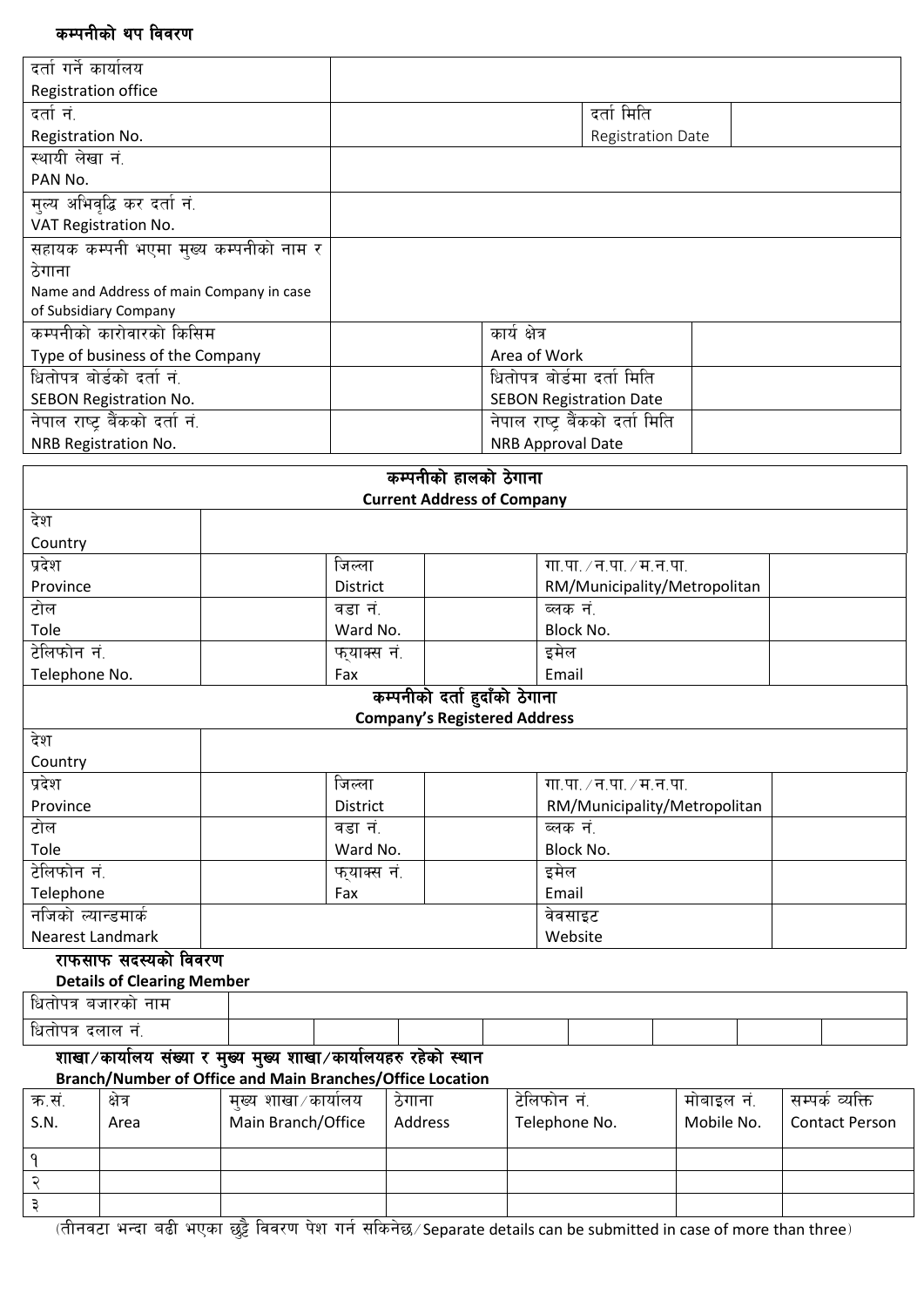# <u>संचालक, कार्यकारी प्रमुख र खाता संचालकहरुको विवरण (Detais of Directors, CEO and Authorized Account Operators)</u>

| नाम,थर        | पद          | पति ∕ पत्नीको |          | बाजेको नाम | हालको   | सम्पर्क नं. | इमेल  |
|---------------|-------------|---------------|----------|------------|---------|-------------|-------|
| Name, Surname | Designation | नाम           | Father's | Grand      | ठेगाना  | Contact     | Email |
|               |             | Spouse's      | Name     | Father's   | Current | No.         |       |
|               |             | Name          |          | Name       | Address |             |       |
|               |             |               |          |            |         |             |       |
|               |             |               |          |            |         |             |       |
|               |             |               |          |            |         |             |       |
|               |             |               |          |            |         |             |       |
|               |             |               |          |            |         |             |       |
|               |             |               |          |            |         |             |       |
|               |             |               |          |            |         |             |       |
|               |             |               |          |            |         |             |       |
|               |             |               |          |            |         |             |       |
|               |             |               |          |            |         |             |       |
|               |             |               |          | बाबुको नाम |         |             |       |

|                            | पहिलो आधिकारिक व्यक्ति         | दोस्रो आधिकारिक व्यक्ति         | तेस्रो आधिकारिक व्यक्ति        |
|----------------------------|--------------------------------|---------------------------------|--------------------------------|
|                            | <b>First Authorized Person</b> | <b>Second Authorized Person</b> | <b>Third Authorized Person</b> |
| नाम                        |                                |                                 |                                |
| <b>Name</b>                |                                |                                 |                                |
| पद                         |                                |                                 |                                |
| <b>Designation</b>         |                                |                                 |                                |
| हस्ताक्षर                  |                                |                                 |                                |
| Signature                  |                                |                                 |                                |
|                            |                                |                                 |                                |
| पासपोर्ट साइजको फोटो       | फोटो                           | फोटो                            | फोटो                           |
| <b>Passport Size Photo</b> | Photo                          | Photo                           | Photo                          |
|                            |                                |                                 |                                |
|                            |                                |                                 |                                |
|                            |                                |                                 |                                |
|                            |                                |                                 |                                |
|                            |                                |                                 |                                |
|                            |                                |                                 |                                |

| कार्यालय रहेको स्थानको नक्सा             | Site Map:                                                      |
|------------------------------------------|----------------------------------------------------------------|
| <b>Location Map</b>                      |                                                                |
|                                          |                                                                |
|                                          |                                                                |
|                                          |                                                                |
|                                          |                                                                |
|                                          |                                                                |
|                                          |                                                                |
|                                          |                                                                |
|                                          | From the main Road Streetthe Distance of the office is  Meters |
|                                          | (approax)                                                      |
| बैंक खाताको विवरण (Bank Account Details) |                                                                |

| बैंक खाताको किसिम<br>Type of Bank Account | बचत खाता<br>Saving Account | चल्ती खाता<br><b>Current Account</b> |
|-------------------------------------------|----------------------------|--------------------------------------|
| बैंक खाता नम्बर                           |                            |                                      |
| <b>Bank Account Number</b>                |                            |                                      |
| तपाईको बैंक खाता भएको बैंक र              |                            |                                      |
| शाखाको नाम                                |                            |                                      |
| Name of Bank and Branch                   |                            |                                      |